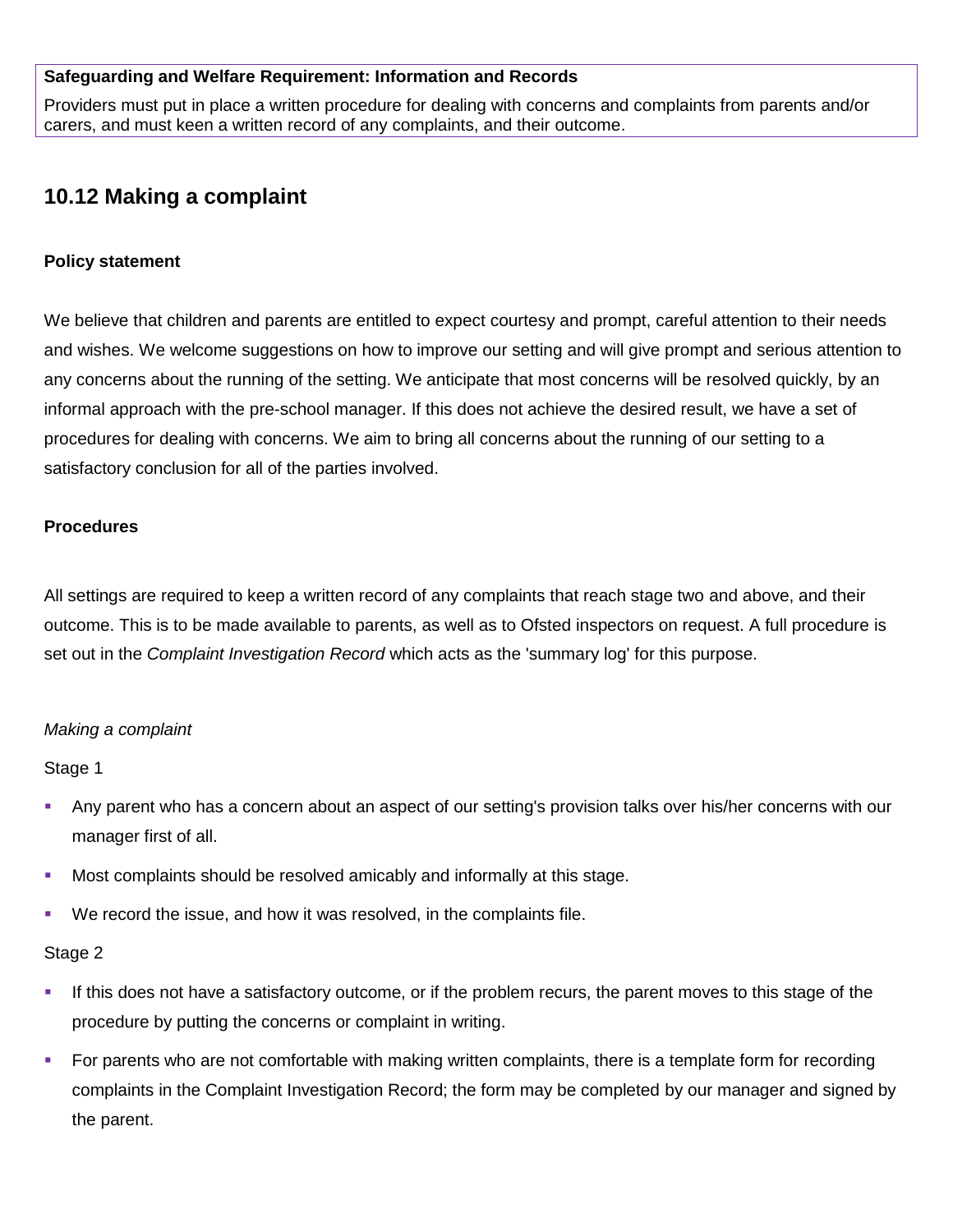- Our setting stores all information relating to written complaints from parents in the complaints file. However, if the complaint involves a detailed investigation, our manager may wish to store all information relating to the investigation in a separate file designated for this complaint.
- When the investigation into the complaint is completed, our manager meets with the parent to discuss the outcome.
- We inform parents of the outcome of the investigation within 28 days of him/her making the complaint.
- When the complaint is resolved at this stage, we log the summative points in our Complaint Investigation Record, which is made available to Ofsted on request.

### Stage 3

- If the parent is not satisfied with the outcome of the investigation, he or she requests a meeting with our manager and the chair, of directors. The parent may have a friend or partner present if they prefer and our manager should have the support of the management team.
- An agreed written record of the discussion is made, as well as any decision or action to take as a result. All of the parties present at the meeting sign the record and receive a copy of it.
- This signed record signifies that the procedure has concluded. When the complaint is resolved at this stage, we log the summative points in our Complaint Investigation Record.

### Stage 4

- If at the stage three meeting the parent cannot reach agreement with us, we invite an external mediator to help to settle the complaint. This person should be acceptable to both parties, listen to both sides and offer advice. A mediator has no legal powers, but can help us to define the problem, review the action so far and suggest further ways in which it might be resolved.
- The mediator keeps all discussions confidential. S/he can hold separate meetings with our staff and the parent, if this is decided to be helpful. The mediator keeps an agreed written record of any meetings that are held and of any advice s/he gives.

## Stage 5

- When the mediator has concluded her/his investigations, a final meeting between the parent and our manager and chair, of directors is held. The purpose of this meeting is to reach a decision on the action to be taken to deal with the complaint. The mediator's advice is used to reach this conclusion. The mediator is present at the meeting if all parties think this will help a decision to be reached.
- A record of this meeting, including the decision on the action to be taken, is made. Everyone present at the meeting signs the record and receives a copy of it. This signed record signifies that the procedure has concluded.